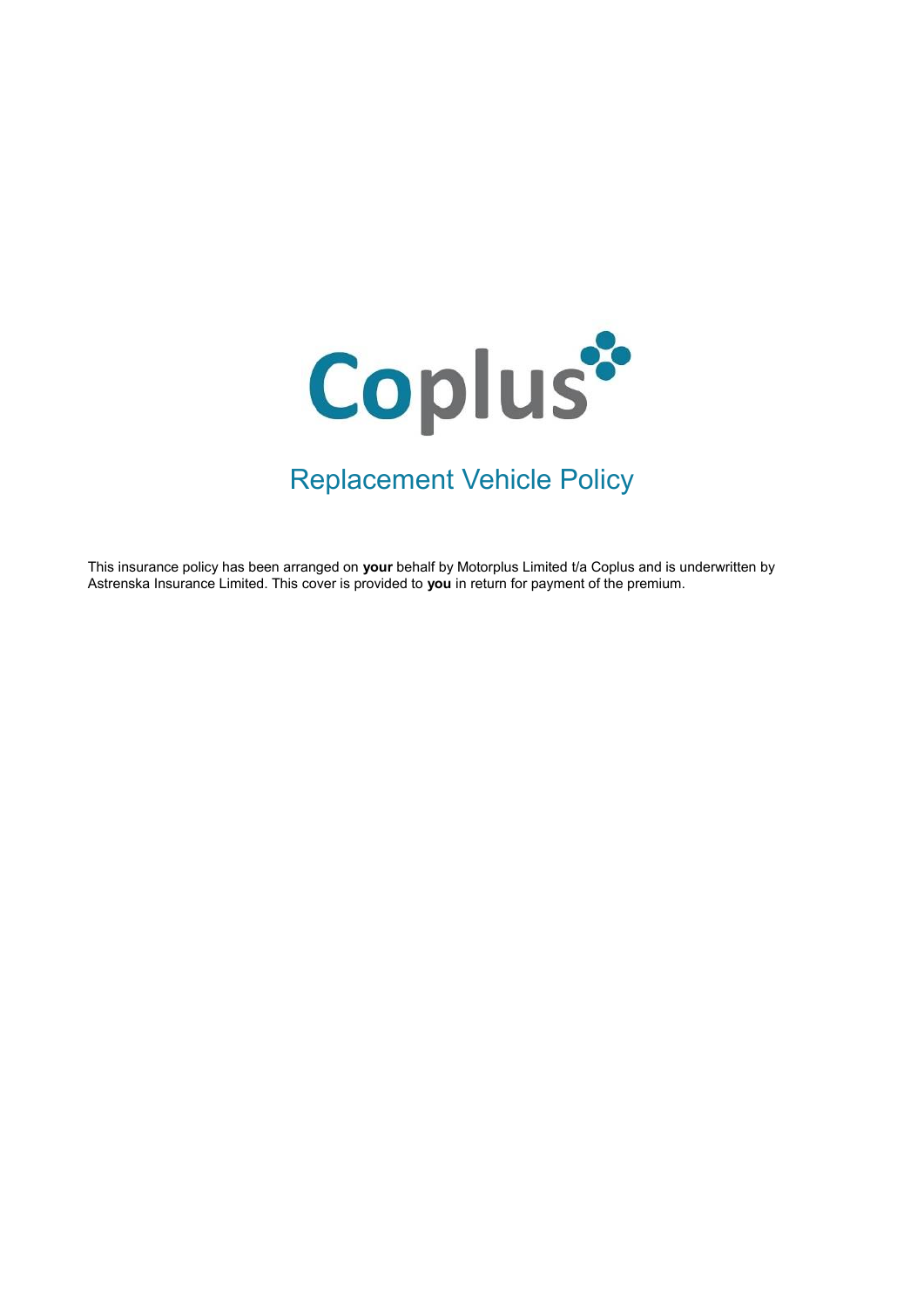

## **Policy Wording**

## **Who does it cover?**

- The policyholder;
- Any other person entitled to ride or drive the **vehicle** covered under the motor insurance policy who also meets the hire company's conditions.

The **Replacement Vehicle** policy is available to policyholders living in England, Wales, Mainland Scotland, Northern Ireland, Jersey, Guernsey and the Isle of Man.

## **What criteria apply?**

- Any user of the **vehicle** must be covered by motor insurance which is in force throughout the duration of the **replacement vehicle** policy;
- The insured **vehicle** must be roadworthy at the time of an **insured event** that gives rise to a claim and covered by a valid MOT certificate (if required);
- The insured **vehicle** must be covered by a valid and current operator's licence (if required);
- The insured person must meet the terms and conditions of the hire company. Which may include, but are not limited to:
	- i. Meeting any age requirement
	- ii. Having a valid driving licence<br>iii. Meeting any residency require
	- Meeting any residency requirements

If the insured person cannot meet these requirements, a cash benefit may be payable as above, or **we** may consider paying alternative public transport costs. Alternatively, the insured person may be responsible for insuring the hire car themselves and any alternative insurance provided must be agreed with the hire company.

## **Important information**

This policy has been offered based on information provided by **you**. If any of this information is incorrect, or changes during the term of **your** policy, please let **your** insurance broker know at **your** earliest convenience to ensure that **your** cover remains fully effective and in force.

**You** are required by the provisions of the Consumer Insurance (Disclosure and Representations) Act 2012 to take care to:

- a) supply accurate and complete answers to all the questions **we** or the administrator may ask as part of **your** application for cover under the policy:
- b) to make sure that all information supplied as part of **your** application for cover is true and correct;
- c) tell **us** of any changes to the answers **you** have given as soon as possible.

**You** must take reasonable care to provide complete and accurate answers to the questions **we** ask when **you** take out, make changes to and renew **your** policy. If any information **you** provide is not complete and accurate, this may mean **your** policy is invalid and that it does not operate in the event of a claim or **we** may not pay any claim in full.

This policy must be read together with **your** current schedule, insurance product information document and any endorsements or certificates. These items together form **your** contract of insurance.

| <b>CONTENTS</b>                               |              |
|-----------------------------------------------|--------------|
| Who does it cover                             | page 1       |
| Important information                         | page 1       |
| How to make a claim                           | page 2       |
| How to make a complaint                       | page 2       |
| Our regulator and insurer                     | page 2 - 3   |
| <b>Privacy Statement</b>                      | page 3       |
| Renewal procedure                             | page 3       |
| Choice of law and jurisdiction                | page 3       |
| Contracts (Rights of Third Parties) Act 1999  | page 3       |
| <b>Financial Services Compensation Scheme</b> | page 3       |
| Sanctions                                     | page 3       |
| Use of language                               | page 4       |
| Other formats                                 | page 4       |
| General definitions                           | page 4 - 5   |
| Cover                                         | page 5       |
| General conditions                            | page 5 - 7   |
| General exclusions                            | page $7 - 8$ |

Coplus is a trading name of Motorplus Limited. Registered in England and Wales with Company No. 03092837. Head Office: Floor 2, Norfolk Tower, 48-52 Surrey Street, Norwich NR1 3PA. Registered Office: Speed Medical House, Eaton Avenue, Buckshaw Village, Chorley, Lancashire PR7 7NA. Motorplus Limited is authorised and regulated by the Financial Conduct Authority (309657). RVJC-0014 page 1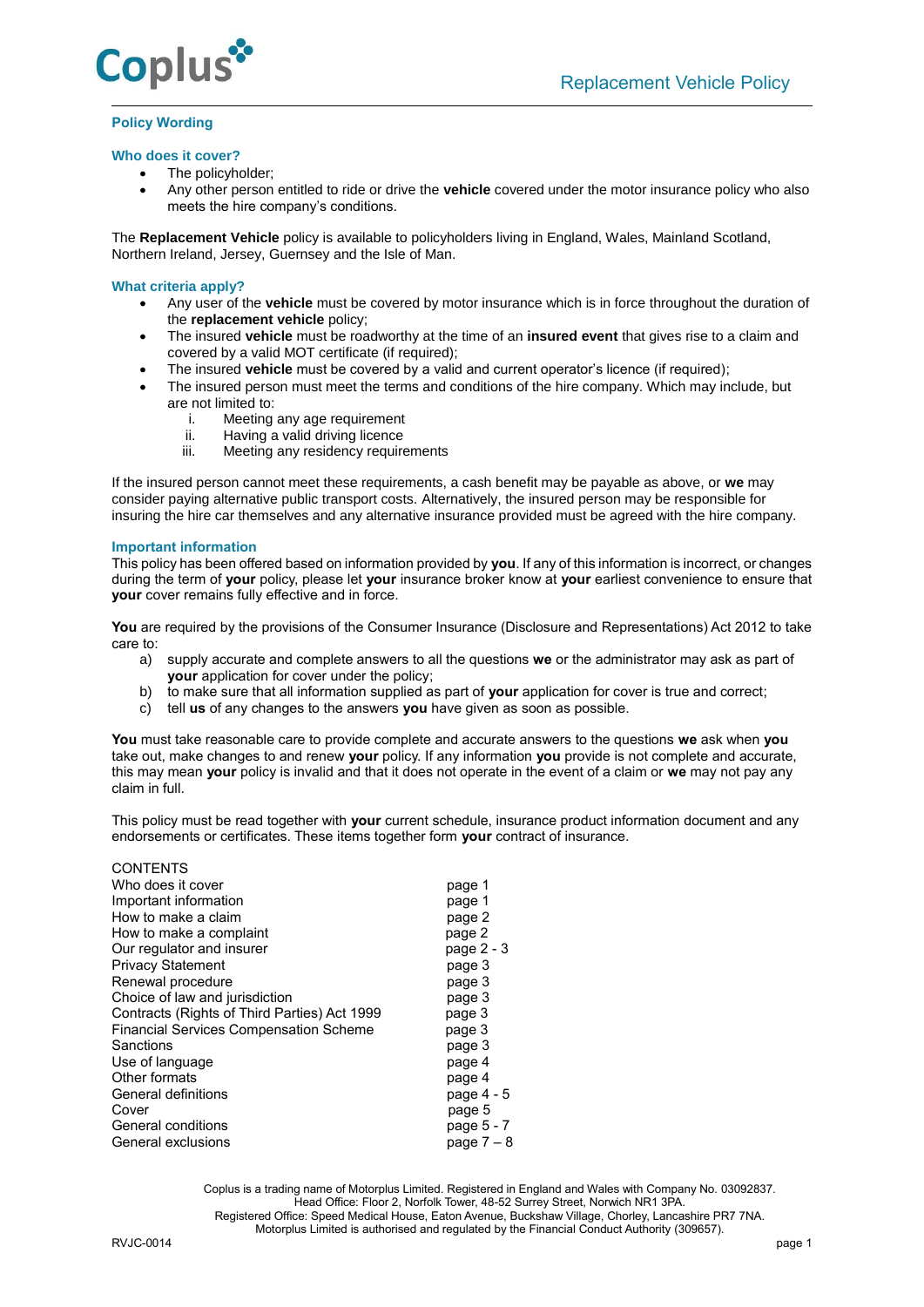

## Astrenska Privacy Notice page 8 - 9

#### **How to make a claim**

In the event of a claim, please contact **us** as soon as reasonably possible after the **insured event** giving **us** as much information as **you** can about what has happened to bring about the claim. Please try to include the names and addresses of anyone else involved and any information provided by the police.

Telephone: **0333 241 3400** Email[: claims@coplus.co.uk](mailto:claims@coplus.co.uk)

Or **you** can write to **us** at: Coplus Floor 2 Norfolk Tower 48-52 Surrey Street Norwich NR1 3PA

In order for **us** to help **you** more efficiently, please quote **'Replacement Vehicle'** in all communications.

An **insured event** involving theft or attempted theft, or vandalism must be reported to the police and a valid crime reference obtained.

#### **How to make a complaint**

**We** hope that **you** are completely happy with this policy and the service that **you** receive, however if **you** do have any reason to make a complaint, please contact **us**.

If **your** complaint relates to the sale of this policy, please contact **your** insurance broker.

If **your** complaint relates to a claim, please contact **us** at: Quality Assurance Manager **Coplus** Floor 2 Norfolk Tower 48-52 Surrey Street Norwich NR1 3PA

Telephone: **0333 241 9556**

It will assist **us** in handling **your** complaint quickly if **you** can please have **your** claim reference available when **you** contact **us**.

If for any reason it is not possible for **us** to reach an agreement, **you** have the right to make an appeal to the Financial Ombudsman Service. This applies if **you** are an individual, or in a business capacity if **your** annual turnover is up to EUR 2,000,000 (or equivalent in sterling) and **you** have fewer than 10 members of staff. **You** can contact the Financial Ombudsman Service at:

The Financial Ombudsman Service Exchange Tower London E14 9SR

Telephone: **0800 023 4567** Email[: complaint.info@financial-ombudsman.org.uk](mailto:complaint.info@financial-ombudsman.org.uk) Website: [www.financial-ombudsman.org.uk](http://www.financial-ombudsman.org.uk/)

#### **Our regulator and insurer**

This insurance is arranged by Motorplus Limited t/a Coplus and underwritten by Astrenska Insurance Limited, whose registered office is at Cutlers Exchange, 123 Houndsditch, London, EC3A 7BU. This insurance is effected in England and is subject to the Laws of England and Wales.

Astrenska Insurance Limited is authorised by the Prudential Regulation Authority and regulated by the Financial Conduct Authority and the Prudential Regulation Authority. Financial services register number 202846. These details can be checked on the Financial Services Register by visiting: www.fca.org.uk or by contacting the Financial

Coplus is a trading name of Motorplus Limited. Registered in England and Wales with Company No. 03092837. Head Office: Floor 2, Norfolk Tower, 48-52 Surrey Street, Norwich NR1 3PA. Registered Office: Speed Medical House, Eaton Avenue, Buckshaw Village, Chorley, Lancashire PR7 7NA. Motorplus Limited is authorised and regulated by the Financial Conduct Authority (309657). RVJC-0014 page 2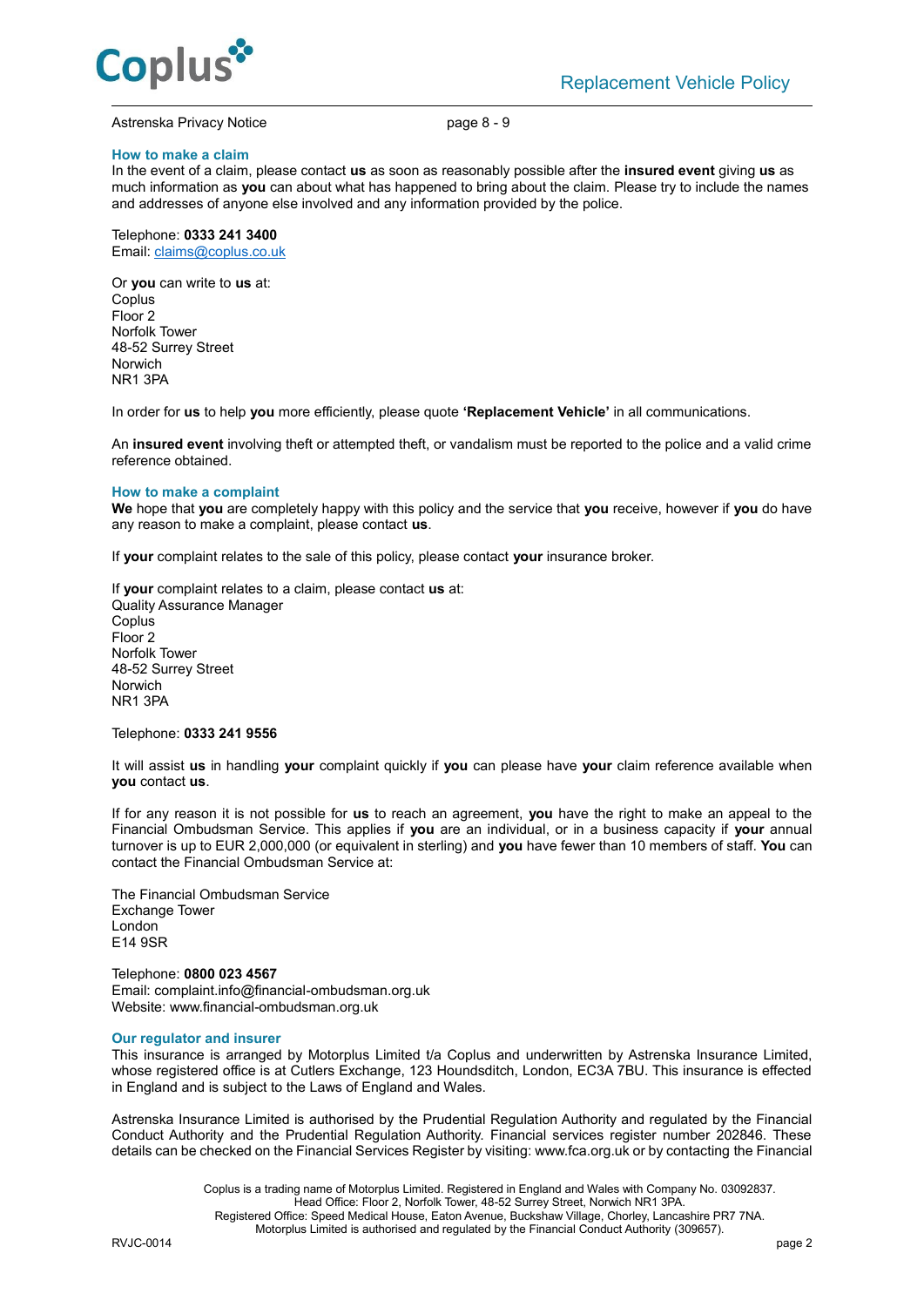

## Conduct Authority on 0800 111 6768.

Motorplus Limited t/a Coplus are authorised and regulated by the Financial Conduct Authority

## **Privacy Statement**

For full details of how **we** protect **your** privacy and process **your** data please read the Privacy Statement that accompanies this policy. The Privacy Statement can also be viewed online by visiting [https://www.coplus.co.uk/data-privacy-notice](https://www.coplus.co.uk/data-privacy-notice/)

## **Telephone calls**

Please note that for **our** mutual protection telephone calls may be monitored or recorded.

## **Fraud prevention, detection and claims history**

In order to prevent and detect fraud **we** may at any time:

- share information about **you** with other organisations and public bodies including the police;
- check and/or file **your** details with fraud prevention agencies and databases, and if **you** give **us** false or inaccurate information and **we** suspect fraud, **we** will record this.

**We** and other organisations may also search these agencies and databases to:

- help make decisions about the provision and administration of insurance, credit and related services for **you** and members of **your** household;
- trace debtors or beneficiaries, recover debt, prevent fraud and to manage **your** accounts or insurance policies;
- check **your** identity to prevent money laundering, unless **you** provide **us** with other satisfactory proof of identity;
- undertake credit searches and additional fraud searches.

#### **Renewal procedure**

The term of **your replacement vehicle** policy is one year. The **period of insurance** will end exactly one year after inception unless **you** renew **your** policy. If **you** wish to renew this insurance policy please contact **your**  insurance broker who will be able to discuss **your** requirements. If any of **your** circumstances change during **your period of insurance** that could affect any term contained within this policy, **you** must notify **your** insurance broker as soon as **you** can as failure to do so may invalidate **your** insurance or lead **us** to decline a claim.

#### **Choice of law and jurisdiction**

Unless otherwise agreed in writing, the law of England and Wales will apply to the contract or if at the date of contract **you** are a resident of Scotland, Northern Ireland, Channel Islands or the Isle of Man, in which case the law for that country will apply.

Unless otherwise agreed in writing, the courts of England and Wales, or the country in which **your** main residence is situated will have jurisdiction for hearing and determining any litigation arising out of or in connection with any dispute regarding the interpretation of this policy.

## **Contracts (Rights of Third Parties) Act 1999**

The terms of this policy are only enforceable by the named insured. A person who is not a named insured has no rights under the Contracts (Rights of Third Parties) Act 1999 to enforce any term of this policy but this does not affect any right or remedy of a third party, which exists or is available apart from that Act.

#### **Your Agreement with Others**

This contract of insurance is personal to **you** the policyholder, and the **insurer**.

The **insurer** will not be bound by any agreement between **you** and **your** appointed representative, or **you** and any other person or organisation.

**You** may not assign any of the rights under this policy without the **insurer's** express prior written consent.

## **Financial Services Compensation Scheme**

Astrenska Insurance Limited is covered by the Financial Services Compensation Scheme. **You** may be entitled to compensation from the scheme in the event that Astrenska Insurance Limited cannot meet its obligations. This depends on the type of insurance and the circumstances of the claim. Most insurance contracts are covered for 90% of the claim with no upper limit. **You** can obtain further information about compensation scheme arrangements from the FSCS by visiting [www.fscs.org.uk.](http://www.fscs.org.uk/)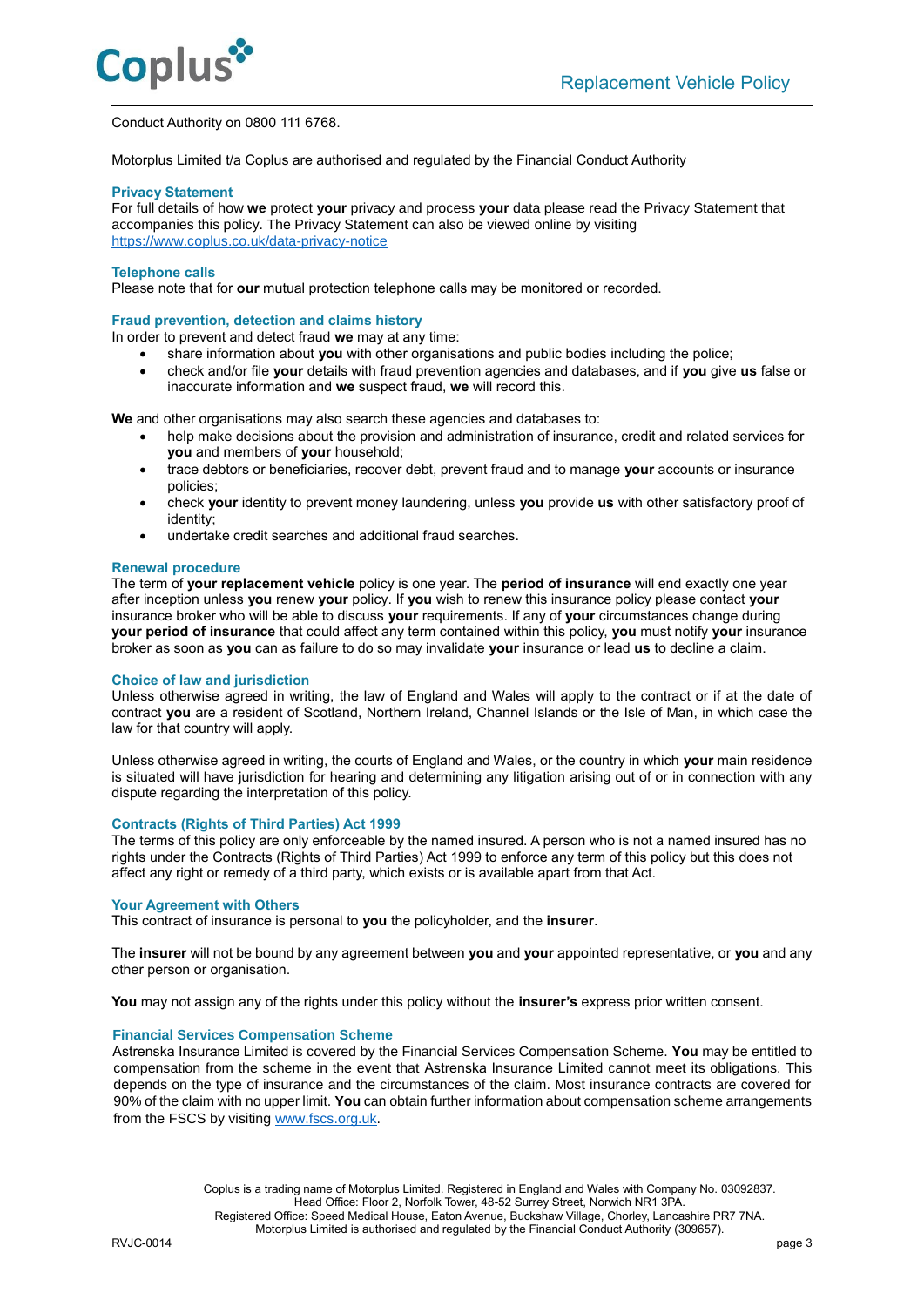

## **Sanctions**

**We** shall not provide cover or be liable to pay any claim or other sums, including return premiums, where this would expose **us** to any sanction, prohibition or restriction under United Nations resolutions, asset freezing or trade or economic sanctions, laws or regulations of the European Union, United Kingdom, and/or all other jurisdictions where we transact business.

#### **Use of language**

Unless agreed otherwise, for the purposes of this insurance contract the language used will be English.

#### **Other formats**

If **you** require this document in any other format please do not hesitate to contact **us**.

## **General definitions**

The words and phrases listed below will have the same meanings wherever they appear in this policy. These words and phrases can be identified in **bold** throughout the policy.

## **Beyond Economical Repair**

The **vehicle** being assessed as being **legally unroadworthy** and damaged beyond the point where it would be economical to fund its repair. In the event that **you** are comprehensively insured, such assessment must be made by **your** motor insurers. In the event that **your** motor insurance is not comprehensive, such assessment will be made by **us**, or (if **you** are not responsible for the accident) by the insurers of the party responsible for the accident.

## **Hire Firm**

A member of **our** network of approved motor **vehicle** hire companies.

## **Hire Period**

The period from the date a **replacement vehicle** is delivered to **you** until the earliest of the following dates:

- a) where the insured **vehicle** is **beyond economical repair**, the date when **you** receive a payment which **you** accept in respect of the value of the insured **vehicle**; or
- b) where the insured **vehicle** is **beyond economical repair** and **you** receive an offer of settlement in respect of the insured **vehicle** which **we** consider reasonable, but which **you** want to reject, the date on which **we** notify **you** of **our** opinion; or
- c) where the insured **vehicle** is stolen and recovered and found to be immediately driveable, the date the insured **vehicle** is recovered; or
- d) where the insured **vehicle** is stolen and recovered and found to be undriveable, the date when **you** are advised that the insured **vehicle** is driveable; or
- e) where **your** claim is declined by **your** motor insurers, the date when **you** receive notification of this fact; or
- f) the end of the  $14<sup>th</sup>$  day of hire; or
- g) the insured **vehicle** has been repaired.

Note: Hire is calculated on the basis of a 24 hour period. For example, if a **replacement vehicle** is delivered to **you** at 3pm on Monday, the end of the fourth day would be 3pm on Friday. Anything over 24 hours (i.e. after 3pm in this example) will be classified as the next day.

## **Insured event**

Either:

- a) The theft or attempted theft of or damage by fire, accident or act of malicious damage to the Insured **vehicle** where the **vehicle** is deemed **legally unroadworthy** or **beyond economical repair**; or
- b) the theft of the insured **vehicle** where it remains unrecovered.

An insured event must be covered by the motor insurer of the **vehicle**.

## **Insurer**

Astrenska Insurance Limited.

## **Legally Unroadworthy**

Damaged in a manner which renders it unfit for lawful use on a public highway within the **territorial limits**. **We**  may ask **you** to prove the **vehicle** is legally unroadworthy by submitting an engineer's report.

## **Period of insurance**

The period of 12 calendar months beginning with the date of inception of this **replacement vehicle** Policy, or until the next expiry date of the motor insurance policy to which this policy is annexed, whichever period is the less.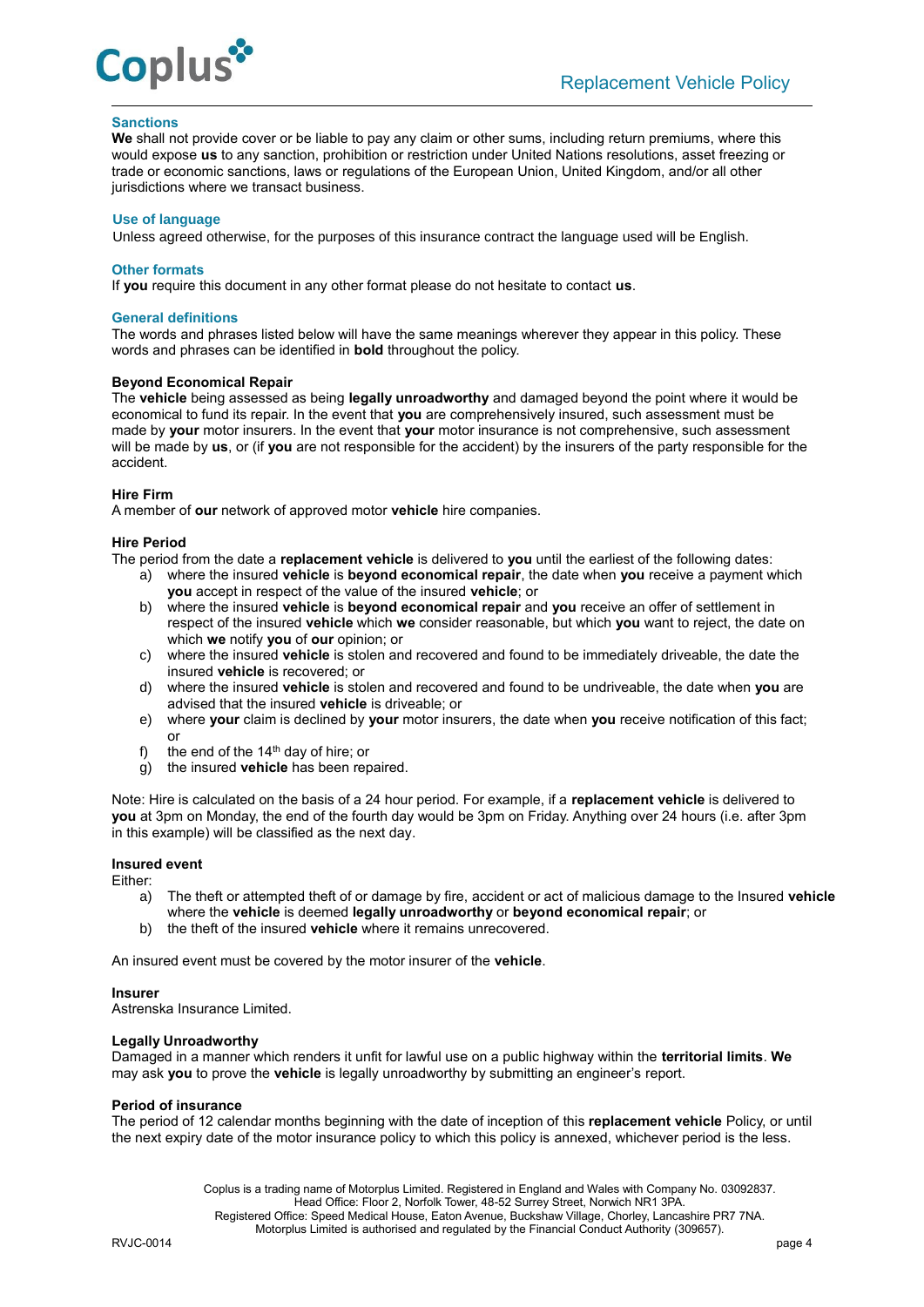

All cover under this policy will cease if there is no motor insurance policy in force.

## **Replacement vehicle**

A replacement vehicle selected by **us** and having an equivalent engine capacity to the insured **vehicle** but not exceeding class F1 or S6 (for example, Ford Mondeo (2.0) or Toyota RAV4 (2.0) or equivalent).

## **Territorial limits**

England, Wales, Mainland Scotland, Northern Ireland, Jersey, Guernsey and the Isle of Man.

## **Terrorism**

Any direct or indirect consequence of terrorism as defined by the Terrorism Act 2000 and any amending or substituting legislation.

## **Vehicle**

The vehicle(s) specified in the motor insurance policy which was being driven or ridden by a person entitled to drive or ride.

## **Vehicle hire costs**

The cost of hiring a **replacement vehicle** for one continuous **hire period**.

## **You/your**

You and any other person driving the insured **vehicle** with your permission and under the cover of your motor insurance providing they satisfy the **hire firm's** standard terms and conditions of hire in force at the date of the insured incident and also providing that they are resident within the **territorial limits**.

#### **We/our/us**

Motorplus Limited t/a Coplus acting on behalf of Astrenska Insurance Limited.

## **Cover**

Upon payment of the premium, where the insured **vehicle** has been **beyond economical repair**, is **legally unroadworthy** or remains unrecovered as a result of an **insured event** arising within the **territorial limits** during the **period of insurance,** the **insurer** will arrange:

- 1. A **replacement vehicle** to be provided to **you** for the duration of the **hire period**. The **insurer** will pay the **vehicle hire costs** provided that the hire has been arranged by **us** through a **hire firm**. The **replacement vehicle** will be delivered to **you** as soon as is practically possible following **your** report of an **insured event** to **us**;
- 2. If the **hire firm** is unable to supply **you** with a **replacement vehicle** because **you** do not meet their terms and conditions of hire, then the **insurer** will either at their discretion:
	- a. pay a cash benefit up to £150 per **insured event**; or
	- b. cover the cost of alternative public transport up to a maximum of £300 per **insured event** on receipt of valid receipts and/or tickets.

#### **General Conditions**

The following conditions apply to all sections of this policy. **You** must comply with them where applicable in order for **your** insurance to remain in full force and effect.

- **1. Claims**
	- a) **You** must keep **us** fully informed at all times of all matters relating to the **insured event** and in particular must notify **us** as soon as practicable if an insured **vehicle** that has been stolen is recovered, or if an insured **vehicle** is rendered driveable;
	- b) **You** must report all claims to **us** within 14 working days of the **insured event**. All claims must be reported to **your** motor insurer to claim under this policy;
	- c) **You** must report any **insured event** involving theft or attempted theft or malicious damage must be reported to the police and a valid crime reference obtained;
	- d) **You** must respond to **us** promptly in all matters relating to a claim;
	- e) **We** reserve the right to:
		- i) take over any claim or civil proceedings at any time and conduct them in **your** name;
		- ii) negotiate or settle any claim on **your** behalf;

Coplus is a trading name of Motorplus Limited. Registered in England and Wales with Company No. 03092837. Head Office: Floor 2, Norfolk Tower, 48-52 Surrey Street, Norwich NR1 3PA. Registered Office: Speed Medical House, Eaton Avenue, Buckshaw Village, Chorley, Lancashire PR7 7NA. Motorplus Limited is authorised and regulated by the Financial Conduct Authority (309657).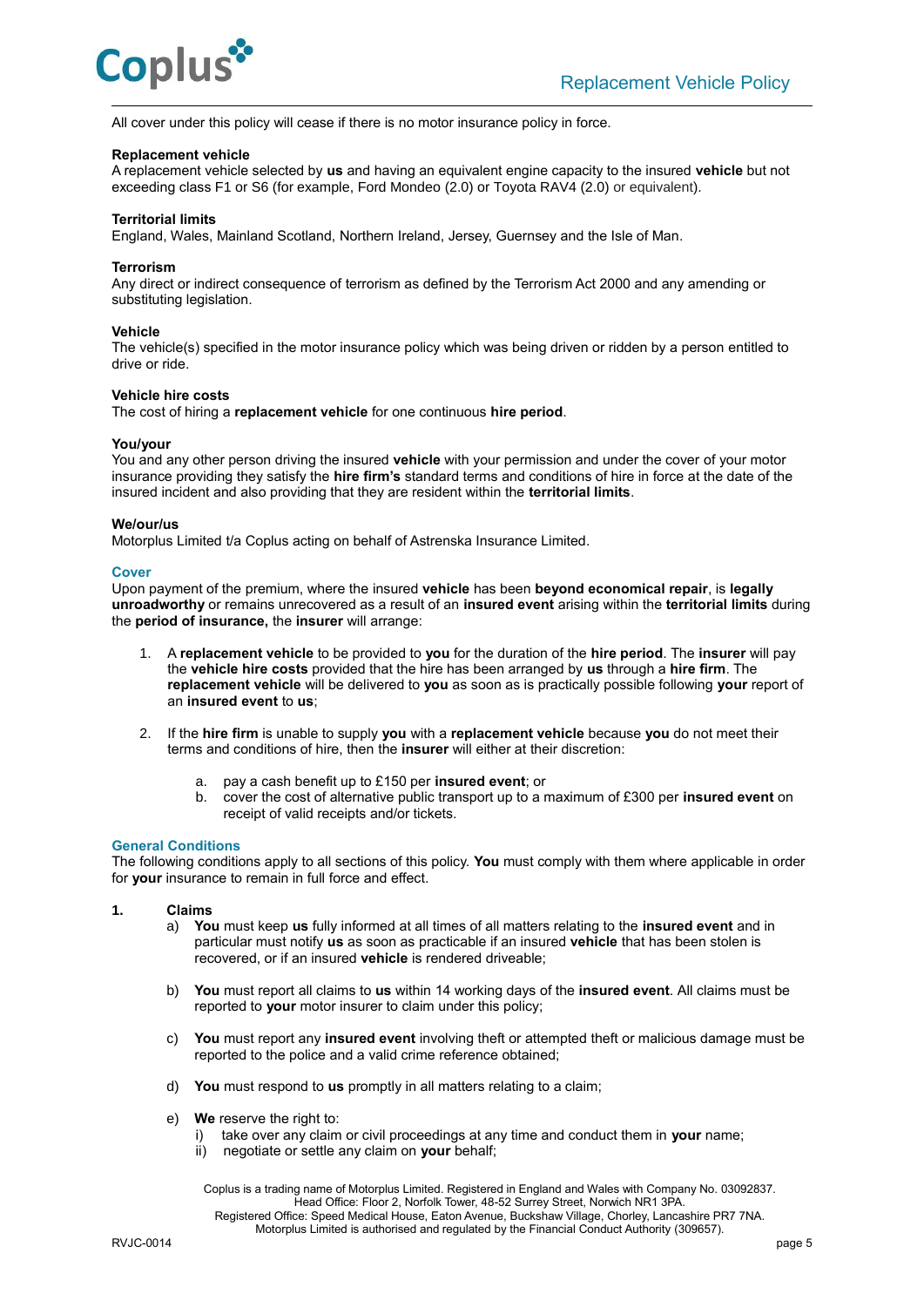

iii) contact **you** directly at any point concerning **your** claim.

## **2. Conditions of Hire**

**You** must abide by the **hire firm's** terms and conditions of hire at all times during the **hire period**. These terms and conditions will be made available to **you** before **you** opt to accept a **replacement vehicle**.

If **you** do not meet these terms and conditions, a cash benefit of up to £150 per **insured event** may be payable as noted in the Cover Section, part 2 (above). This benefit will be paid at the **insurers** discretion and only when they are satisfied that a **replacement vehicle** cannot be provided to **you** by the **hire firm**. Alternatively the **insurer** may consider the cost of alternative public transport up to £300 per **insured event** as noted in the Cover Section, part 2 (above).

**You** will generally be required to return the **replacement vehicle** at the end of the **hire period** to an agreed location and with a full tank of fuel, unless the **hire firm** agree otherwise.

**You** will be required to present the following documents to the **hire** company:

- a. Valid motor insurance policy documents including a current certificate of motor insurance if **you**  are arranging **your** own insurance;
- b. Driving licence photocards and licence summaries/unique codes (obtainable from the DVLA for yourself and any other insured drivers **you** wish to drive the **replacement vehicle**.);
- c. Proof of address/residency, such as a recent utility bill.

If **you** do not provide these documents and, if applicable, a crime reference number **you** will not be provided with a **replacement vehicle** and **your** claim will not be covered under this policy.

**You** must pay the insurance excess arising on any claim relating to the **replacement vehicle** which arises within the **hire period** or pay a collision damage waiver. Full details of this will be made available before hire commences.

## **3. Cancellation**

If **you** decide that for any reason this policy does not meet **your** insurance needs then please return it to **your** insurance broker within 14 days from the day of purchase or the day on which **you** receive **your** policy documentation, whichever is later, this is called the 'cooling off period'. On the condition that no claims have been made or are pending, **we** will refund **your** premium in full.

You may cancel this insurance policy at any time after this 14 day period, however no return of premium will be available.

The **insurer** will not be bound to accept renewal of any insurance and may at any time cancel any insurance document by giving 30 days' notice in writing where there is a valid reason for doing so. A cancellation letter will be sent to **you** at **your** last known address. Valid reasons for the **insurer** to cancel this insurance policy include but are not limited to:

- a) Where the **insurer** reasonably suspects fraud
- b) Non-payment of the premium
- c) Threatening or abusive behaviour
- d) Non-compliance with policy terms and conditions<br>e) You have not taken reasonable care to provide co
- e) **You** have not taken reasonable care to provide complete and accurate answers to the questions **we** or **your** insurance broker ask.

If the **insurer** cancels the policy and/or any additional covers **you** will receive a refund of any premiums **you** have paid for the cancelled cover, less a proportionate deduction for the time the **insurer** has provided cover.

Where the **insurer's** investigations provide evidence of fraud or misrepresentation, the **insurer** may cancel the policy immediately and backdate the cancellation to the date of the fraud or the date when **you** provided **us** with incomplete or inaccurate information. This may result in **your** policy being cancelled from the date **you** originally took it out and the **insurer** will be entitled to keep the premium.

If **your** policy is cancelled because of fraud or misrepresentation, this may affect **your** eligibility for insurance with the **insurer**, as well as other insurers, in the future.

## **4. Arbitration Clause**

If there is a dispute between **you** and **us**, or **you** and the **insurer**, which arises from this insurance, **you**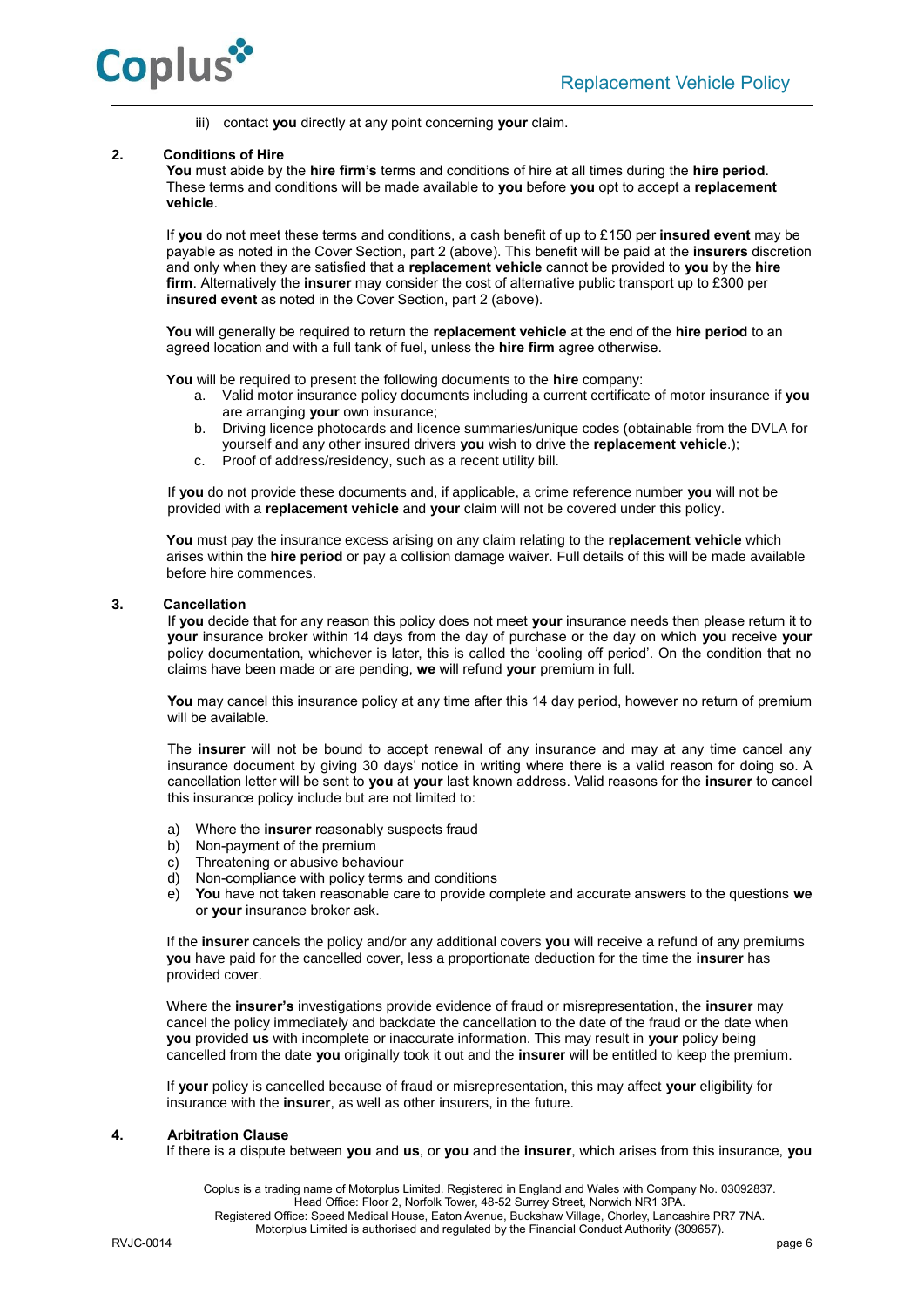

can make a complaint to **us** in accordance with the complaints process. If **we**, or the **insurer**, are not able to resolve the matter satisfactorily and the matter can be dealt with by the Financial Ombudsman Service, **you** can ask them to arbitrate in the matter.

If the matter cannot be dealt with by the Financial Ombudsman Service, it can be referred to arbitration by a single arbitrator who will be agreed by both **you** and **us**. The arbitration shall be in accordance with the Arbitration Act 1996 and will be binding on both parties. The costs of the arbitration shall be at the discretion of the arbitrator.

## **5. Fraudulent Claims**

**You** must not act in a fraudulent way. If **you** or anyone acting for **you**:

- fails to reveal or hides a fact likely to influence whether **we** accept **your** proposal, **your** renewal, or any adjustment to **your** policy;
- fails to reveal or hides a fact likely to influence the cover **we** provide;
- makes a statement to **us** or anyone acting on **our** behalf, knowing the statement to be false;
- sends **us** or anyone acting on **our** behalf a document, knowing the document to be forged or false;
- makes a claim under the policy, knowing the claim to be false or fraudulent in any way; or
- makes a claim for any loss or damage **you** caused deliberately or with **your** knowledge.

If **your** claim is in any way dishonest or exaggerated then **we** will not pay any benefit under this policy or return any premium to **you** and **we** may cancel **your** policy immediately and backdate the cancellation to the date of the fraudulent claim. **We** may also take legal action against **you** and inform the appropriate authorities.

## **6. Statutory Regulations**

In all matters relating to the performance of this insurance contract, it is the responsibility of both **you** and **us** that **we** both respectively comply with all Acts of Parliament and with all orders, regulations and bylaws made with statutory authority by Government Departments or by local or other authorities. The cost of meeting the requirements of this clause will be payable by **you** and **us** in **our** own rights respectively.

## **7. Severability Clause**

If any term of this contract of insurance is to any extent invalid, illegal or incapable of being enforced, such term will be excluded to the extent of such invalidity, illegality or unenforceability; all other terms will remain in full force and effect.

## **8. Acts of Parliament**

All references to Acts of Parliament in this policy shall include the equivalent laws in Scotland, Northern Ireland, the Isle of Man and the Channel Islands and shall include any subsequent amendments, reenactments or regulations.

## **General Exclusions**

The following exclusions apply to all sections of this insurance contract:

- 1. Any claim that arises as a result of a deliberate action by **you** or anybody associated with **you**;
- 2. An **insured event** involving theft or attempted theft, malicious damage and/or vandalism to **your vehicle** which has not been reported to the police and a valid crime reference obtained;
- 3. The i**nsurer** will not pay **vehicle hire costs** or any alternative cash or transport costs benefits for claims arising out or more than two insured incidents in any one **period of insurance**;
- 4. The **insurer** will not be able to supply a **replacement vehicle** to any person who does not meet the **hire firm's** standard terms and conditions of hire in force at the date that the insured incident reported to **us**. In this case, **we** may consider providing an alternative cash benefit or paying alternative public transport costs as per the Cover Section part 2 above;
- 5.The **insurer** will not supply a **replacement vehicle** if **your vehicle** is a taxi or private hire **vehicle**, or if **you** are a self-drive hire operator;
- 6. If **you** are a motor trader, the **insurer** will only provide a **replacement vehicle** if it is to be used solely for **your** own personal use;
- 7. The **insurer** will not supply a **replacement vehicle** where it is to be used for racing, rallies or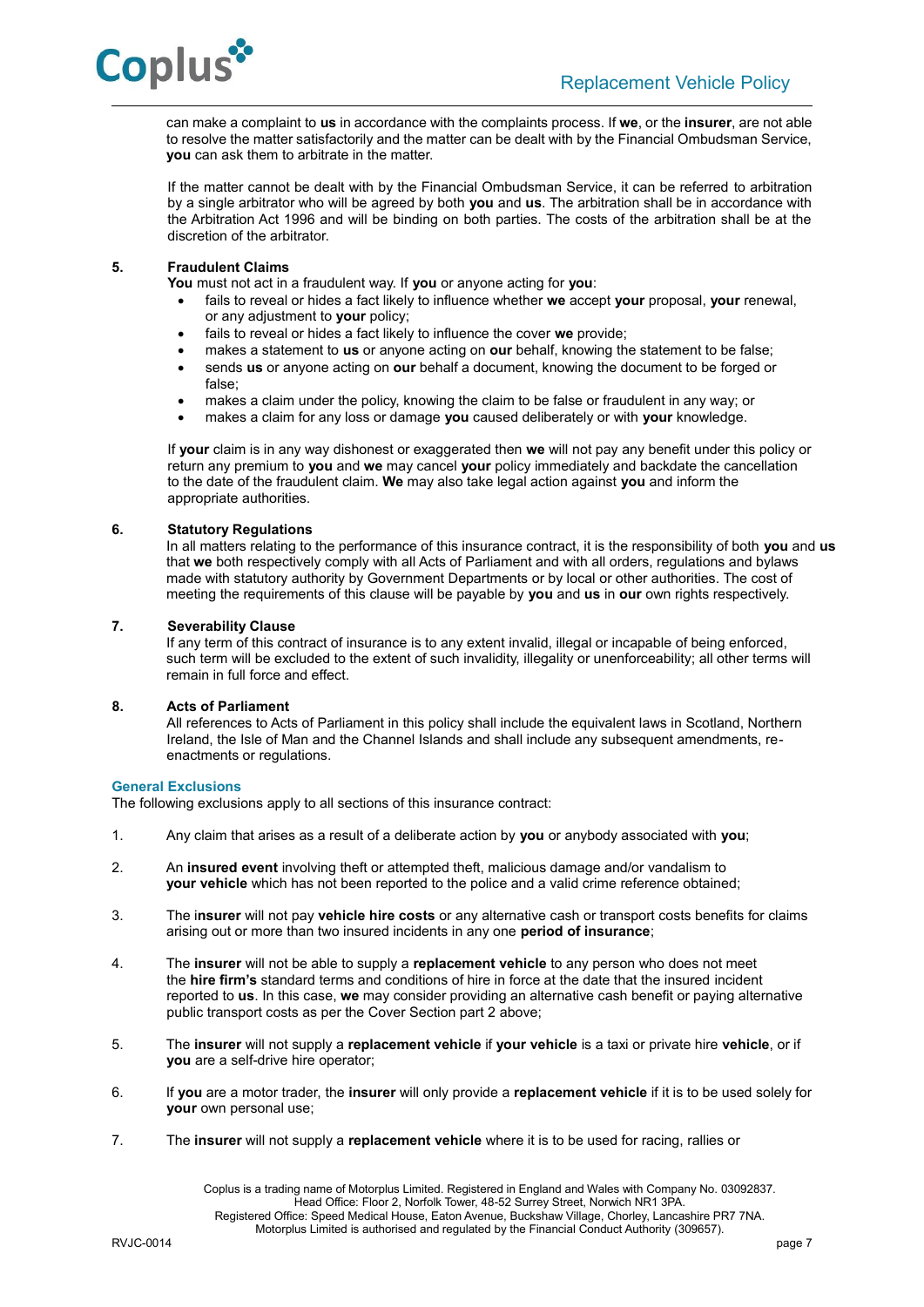



competitions;

- 8. The **insurer** will not supply a **replacement vehicle** where there is any allegation that the **insured event** had occurred after **you** had consumed alcohol or illegal drugs;
- 9. The **insurer** will not supply a **replacement vehicle** where at the time of the **insured event**, the **vehicle** was:
	- a. not roadworthy;
	- b. not covered by a valid, current MOT certificate (where this was required at the time);
	- c. not covered by a valid, current operator's licence (where this was required at the time);
	- d. being used without compulsory insurance being in place in accordance with the Road Traffic Act 1988;
	- e. Being driven by somebody that did not possess a valid, current, full driving licence (or where appropriate, a provisional licence);
- 10. The **insurer** will not pay costs incurred for the purchasing of a collision damage waiver from the **hire firm**, or in the event of **you** being involved in an accident whilst driving the **replacement vehicle**, the cost of any excess imposed by the **hire firm** in the event that **you** have not purchased a collision damage waiver;
- 11. The **insurer** reserves the right to recover **vehicle hire costs** from **you** during any period after the **hire period** if:
	- a. **you** receive a settlement prior to the expiry of the **hire period**; or
	- b. **your hire period** ends early but it was discovered that the **vehicle** was driveable and **you** didn't inform **us**.
- 12. Any claim for a **replacement vehicle** which is covered under any other policy, or any claim that would have been covered by another policy, if this **replacement vehicle** policy did not exist;
- 13. Any claims made in respect of alternative public transport costs without valid receipts or tickets and prior authorisation by the **insurer**.
- 14. Any direct or indirect consequence of:
	- Irradiation, or contamination by nuclear material; or
	- The radioactive, toxic, explosive or other hazardous or contaminating properties of any radioactive matter; or
	- Any device or weapon which employs atomic or nuclear fission or fusion or other comparable reaction or radioactive force or matter.
- 15. Loss or damage caused by war, invasion, foreign enemy hostilities (whether war is declared or not), civil war, **terrorism**, rebellion, revolution, military force or coup, or confiscation, nationalisation, requisition, destruction of or damage to property by or under the order of any government, local or public authority.
- 16. Any consequence, howsoever caused, including but not limited to Computer Virus in Electronic Data being lost, destroyed, distorted, altered or otherwise corrupted.

For the purposes of this policy, Electronic Data shall mean facts, concepts and information stored to form useable for communications, interpretations, or processing by electronic or electromechanical data processing or other electronically controlled hardware, software and other coded instructions for the processing and manipulation of data, or the direction and manipulation of such hardware.

For the purposes of this policy, Computer Virus shall mean a set of corrupting, harmful, or otherwise unauthorised instructions or code, whether these have been introduced maliciously or otherwise, and multiply themselves through a computer system or network of whatsoever nature.

## **Astrenska Privacy Notice**

## **How we use the information about you**

As your insurer and a data controller, we collect and process information about you so that we can provide you